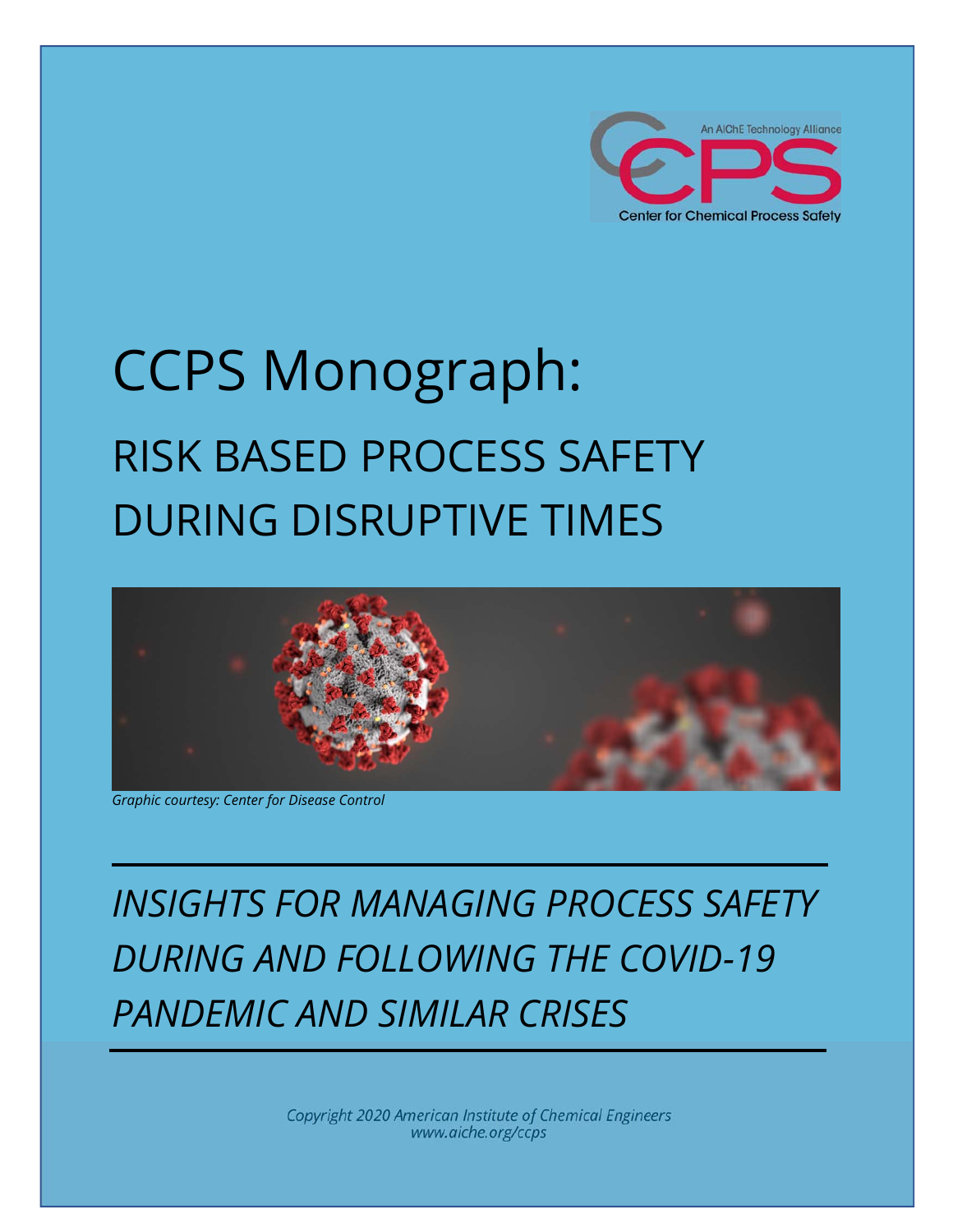

## **Executive Summary**

This CCPS Monograph provides insights for managing Process Safety during and following the COVID-19 pandemic and similar crises. A CCPS task force has assembled this monograph based on their own experiences and expertise as well as input from CCPS member company representatives. The monograph is organized by the RBPS elements. Although human factors is not a RBPS elements, human factors is addressed in Process Safety Culture, Stakeholder Outreach, and Conduct of Operations. The following table identifies the insights offered in this document. Each insight is described in the monograph. The bold topics are viewed as those of highest importance.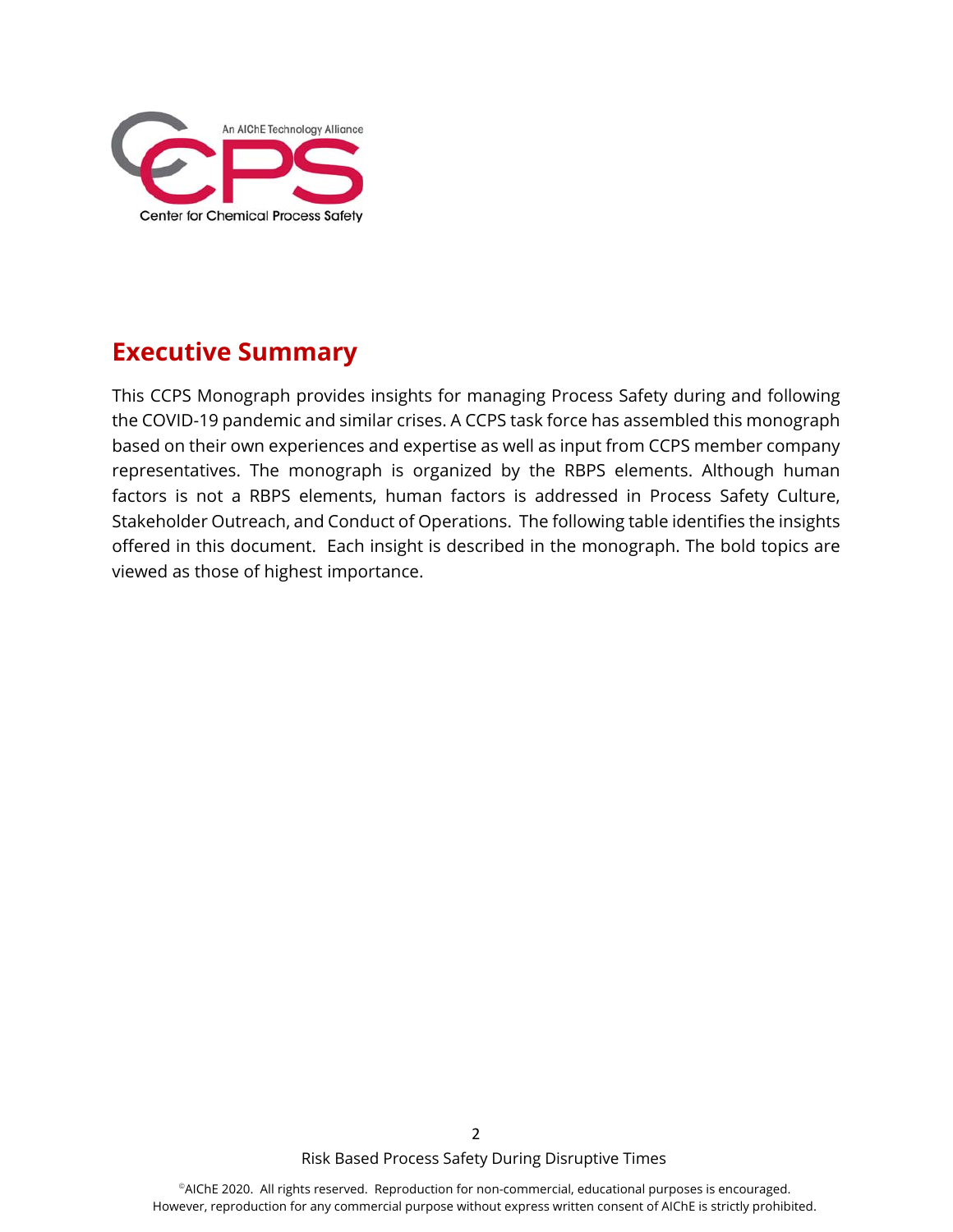| CCPS Risk Based Process Safety - with insights for disruptive times |                                |                                                                                   |
|---------------------------------------------------------------------|--------------------------------|-----------------------------------------------------------------------------------|
| <b>Commit to</b>                                                    | <b>Process Safety Culture</b>  | <b>Lead the crisis response</b>                                                   |
| <b>Process</b>                                                      |                                | <b>Communicate often</b>                                                          |
| <b>Safety</b>                                                       |                                | <b>Compensate for impacts on human performance</b>                                |
|                                                                     |                                | <b>Build trust</b>                                                                |
|                                                                     |                                | Maintain a sense of vulnerability amid the crisis                                 |
|                                                                     | Compliance with                | Manage deferrals                                                                  |
|                                                                     | Standards                      | Continue to follow standards                                                      |
|                                                                     | Process Safety                 | Optimize on-line training                                                         |
|                                                                     | Competency                     | Consider on-the-job learning opportunities                                        |
|                                                                     |                                | Identify key resources                                                            |
|                                                                     | Workforce Involvement          | Engage creatively                                                                 |
|                                                                     |                                | Minimize paper documentation                                                      |
|                                                                     | Stakeholder Outreach           | Communicate!                                                                      |
|                                                                     |                                | Recognize support functions                                                       |
| <b>Understand</b>                                                   | Process Knowledge              | Make information accessible                                                       |
| <b>Hazards and</b>                                                  | Management                     |                                                                                   |
| <b>Risk</b>                                                         | Hazard Identification and      | Be flexible with HIRA                                                             |
|                                                                     | Risk Analysis (HIRA)           | Maintain control of risk decisions                                                |
|                                                                     |                                | Evaluate effect of reduced staffing                                               |
|                                                                     |                                | Manage increased cyber security risks                                             |
| <b>Manage</b>                                                       | <b>Operating Procedures</b>    | Maintain procedures                                                               |
| <b>Risk</b>                                                         | Safe Work Practices            | Actively manage maintenance work                                                  |
|                                                                     |                                | Address new safety concerns                                                       |
|                                                                     |                                | Ensure smart devices are safe for use                                             |
|                                                                     | <b>Asset Integrity and</b>     | <b>Use risk-based assessment</b>                                                  |
|                                                                     | <b>Reliability</b>             | <b>Continue inspection, testing, and preventative</b>                             |
|                                                                     |                                | maintenance                                                                       |
|                                                                     | <b>Contractor Management</b>   | Collaborate with contractors and integrate response plans                         |
|                                                                     | Training & Performance         | Continue basic safety training                                                    |
|                                                                     | Assurance                      |                                                                                   |
|                                                                     | <b>Management of Change</b>    | <b>Continue to manage change</b>                                                  |
|                                                                     |                                | Recognize organizational change is key<br><b>Anticipate organizational change</b> |
|                                                                     | <b>Operational Readiness</b>   | Make sure you are ready to operate                                                |
|                                                                     | <b>Conduct of Operations</b>   | Maintain a sense of vulnerability                                                 |
|                                                                     |                                | Manage fatigue                                                                    |
|                                                                     |                                | Focus on specific operational communications                                      |
|                                                                     | <b>Emergency Management</b>    | Enact crisis management plans                                                     |
|                                                                     |                                | Maintain emergency response capability                                            |
| <b>Learn from</b>                                                   | Incident Investigation         | Continue learning from incidents                                                  |
| <b>Experience</b>                                                   |                                | Conduct learning reviews                                                          |
|                                                                     | <b>Measurement and Metrics</b> | Consider metrics specific to the crisis                                           |
|                                                                     | Auditing                       | Review audit schedule                                                             |
|                                                                     |                                | Consider remote audit capabilities                                                |
|                                                                     | Management Review &            | Engage Management                                                                 |
|                                                                     | Continuous Improvement         |                                                                                   |
|                                                                     |                                |                                                                                   |

3

Risk Based Process Safety During Disruptive Times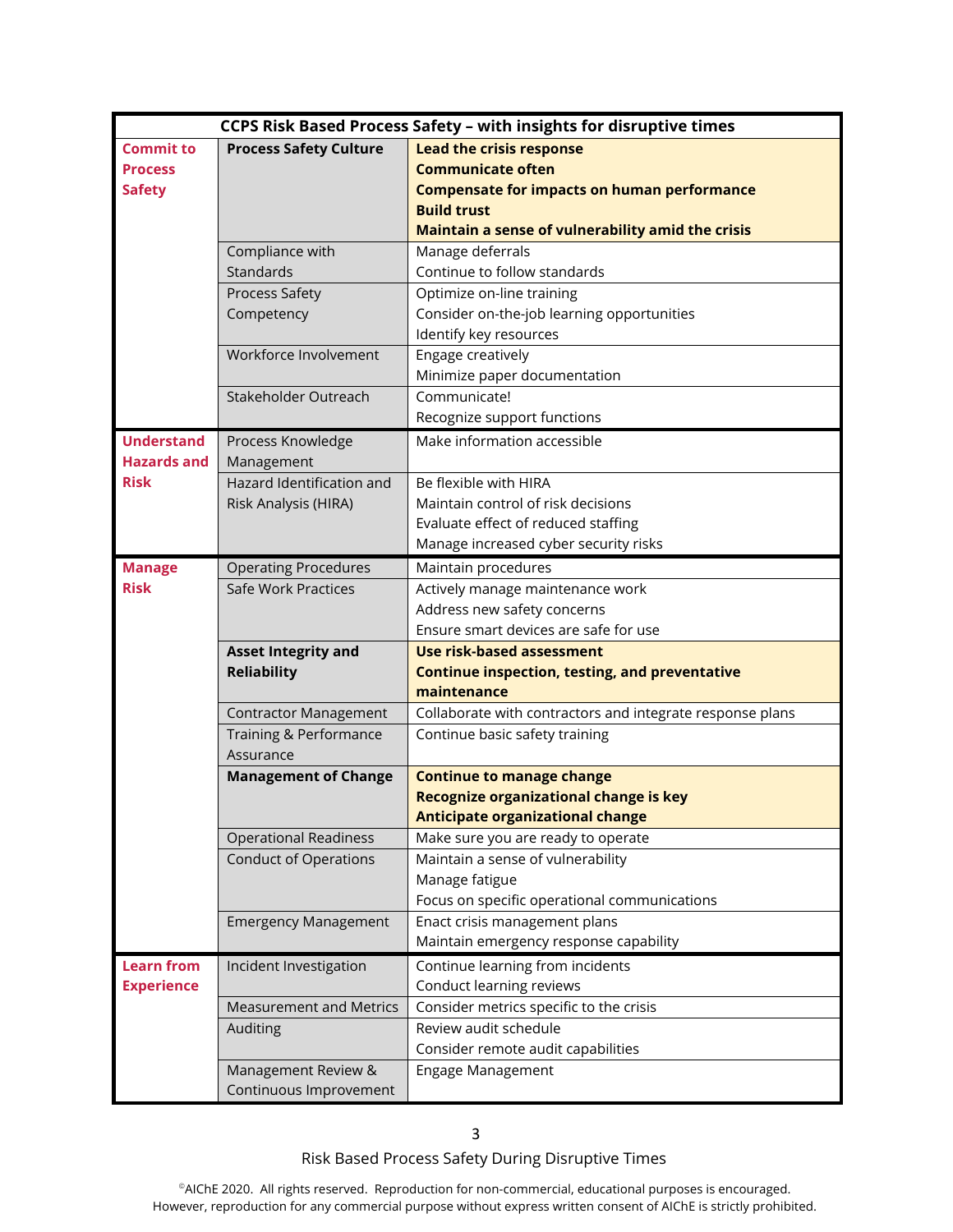### **Introduction**

This monograph is being written in early April 2020 as the COVID-19 is sweeping across the globe threatening health, lives, and businesses. We are all actively engaged to address these threats and adapt to a new way of life and work. Many organizations are providing advice for managing occupational safety and health aspects for response to the current crisis. This monograph focuses on insights for Process Safety during and following the pandemic. In the spirit of the Center for Chemical Process Safety (CCPS) Vision 20/20 "Responsible Collaboration", CCPS is sharing ideas on how companies in our industry are adapting and leading, as these ideas may be useful to you.

The backbone of the CCPS approach to process safety is Guidelines for Risk Based Process Safety (CCPS 2007). These RBPS guidelines are applicable at all times, including challenging times. In the current situation, the RBPS approach serves as a useful framework for providing these insights for managing process safety in a disruptive environment.

Quoting the RBPS book,

"The RBPS approach recognizes that all hazards and risks are not equal: consequently, it focuses more resources on higher hazards and risk. The main emphasis of the RBPS approach is to put just enough energy into each activity to meet the anticipated needs for that activity. In this way, limited company resources can be optimally apportioned to improve both facility safety performance and overall business performance." (CCPS 2007)

"Risk based process safety criteria. Effective efforts to improve safety must be based upon:

- An understanding of the hazards and risks of the facilities and their operations.
- An understanding of the demand for and resources used in, process safety activities.
- An understanding of how process safety activities are influenced by the process safety culture within the organization." (CCPS 2007)

Risk Based Process Safety During Disruptive Times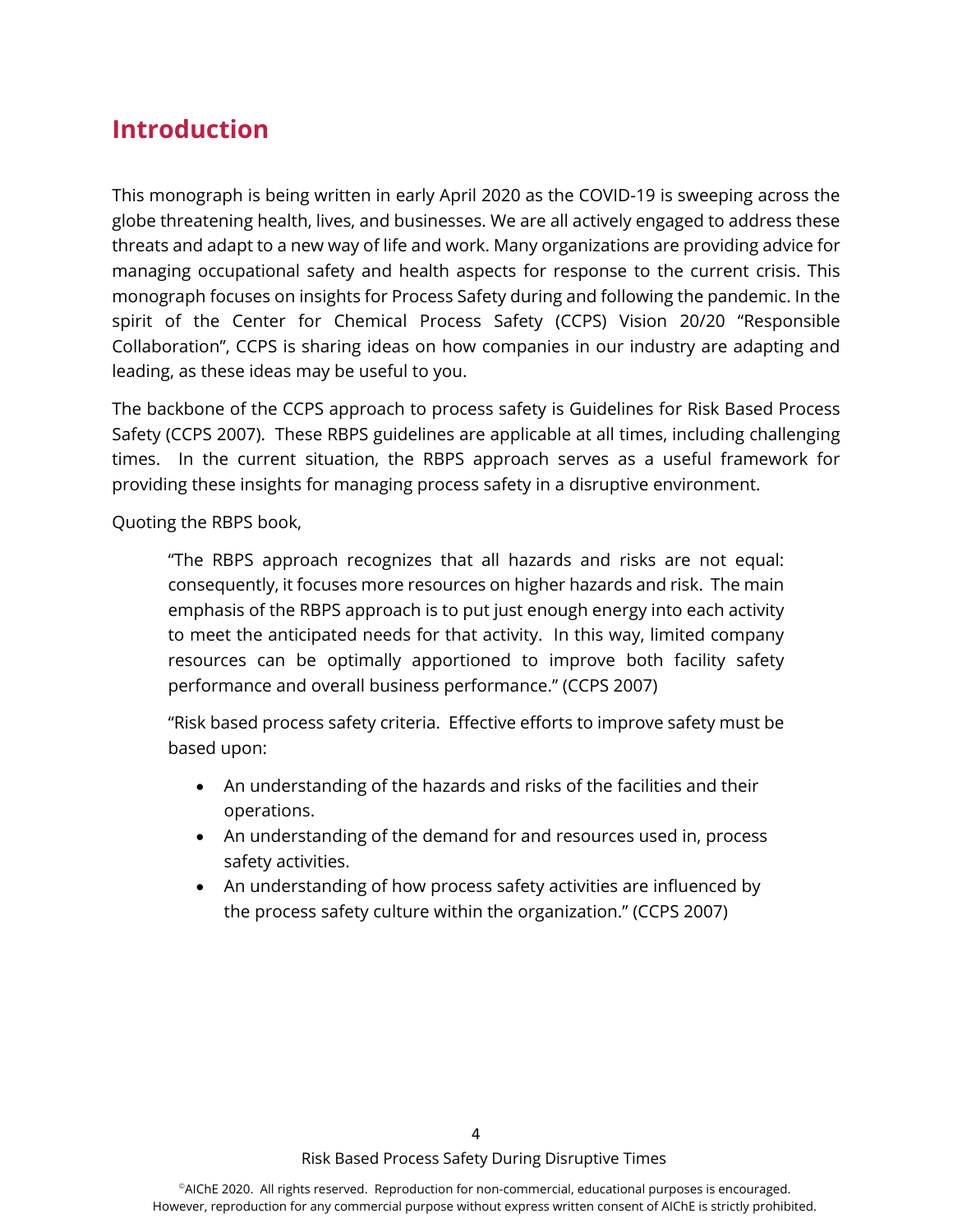## **Approach**

Consider these three points in light of the current pandemic.

- The process safety hazards and risks at our facilities should be managed to an acceptable level as before the pandemic started.
- Demand for process safety support resources will continue; however, the availability of those resources may be impacted.
- If we understand the process safety culture within the organization to include, or at least be impacted by, the cultural impact of the pandemic, then this has changed significantly.

The current challenge, then, is to address RBPS needs at our facilities taking into account the current global disruption and threats on process safety resources (services, people, materials, equipment, funds). Many of us are well into that challenge. CCPS has surveyed a number of member companies to collect insights on how they are adapting to the challenge. The insights shared are presented below using the RBPS framework. Managing human performance is challenging during a crisis. Human factors including anxiety, stress, fatigue, are addressed in Process Safety Culture, Stakeholder Outreach, and Conduct of Operations.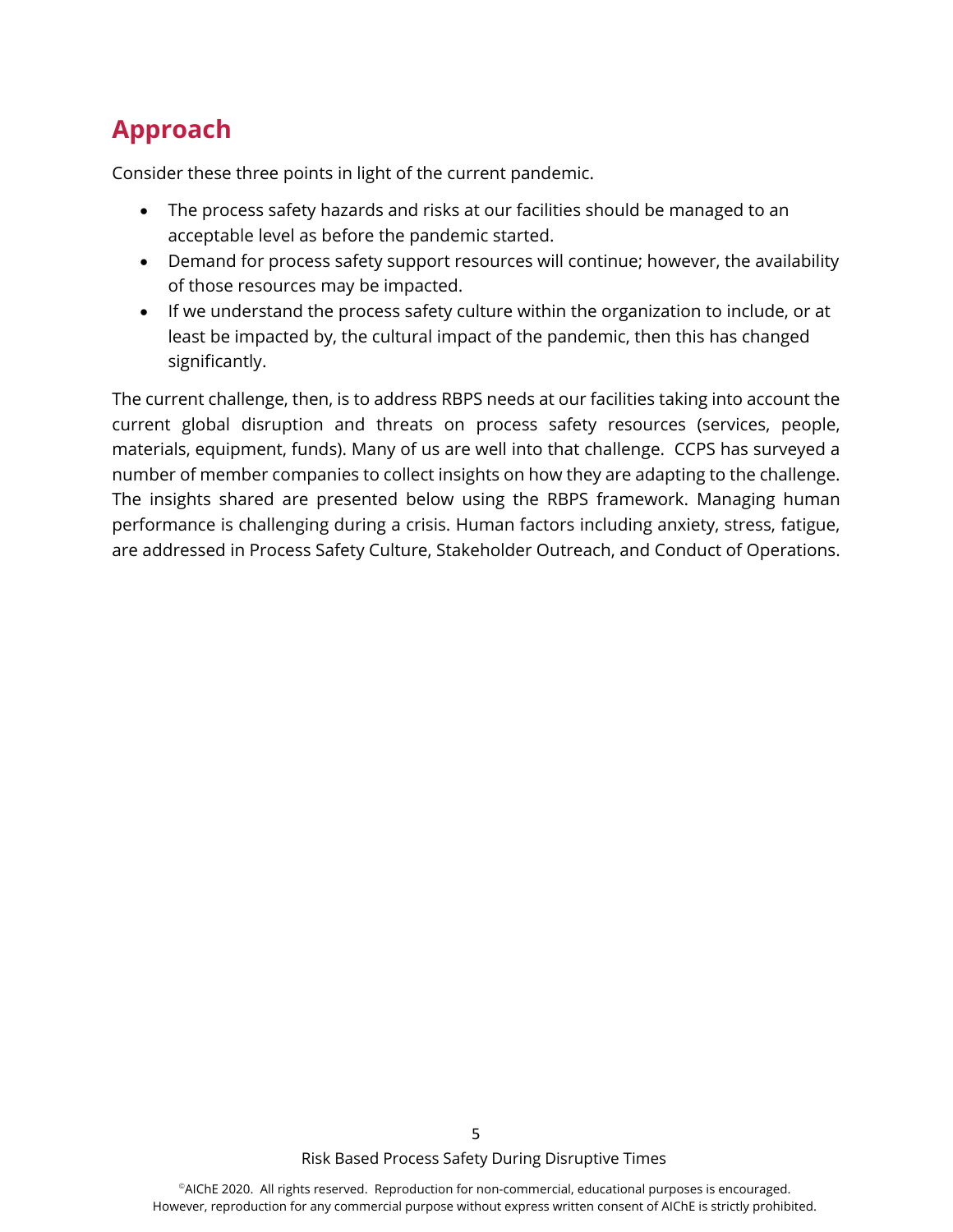#### **Pillar: Commit to Process Safety**

**Element 1 - Process Safety Culture**: A positive environment where employees at all levels are committed to process safety. This starts at the highest levels of the organization and is shared by all. Process safety leaders nurture this process.

- **Lead the crisis response**. Develop and execute Business Continuity Plans (BCP), in which sustaining process safety performance remains a key success factor. Establish response teams and structures to ensure that the evolving situation is managed carefully as changes are made to business processes and resource allocation. Create and sustain a culture of "collective mindfulness" in an environment with mental distractions, working remotely, and limited frontline staffing levels.
- **Communicate often**. During times of stress, employees are interested to hear what is changing, what is not changing, and how the company is doing. Communicate frequently and in a way that is easy for the employees to understand. Conduct town halls and team meetings via conference/ video calls, post on bulletin boards, conduct toolbox talks, use social media. Keep a sense of team cohesion during challenging times. Maintain a leadership presence in the field.
- **Compensate for impacts on human performance**. Humans can manage a given mental workload level. At times like these when that workload is increased, both due to work concerns and home issues, there is an increased likelihood of distraction and mistakes. Manage the workload to maintain performance, while being cognizant of work and home demands. Allow for breaks and alternate work schedules to compensate for distractions during the normal workday.
- **Build trust**. Treat everyone with respect, fairness, and honesty; characteristics that are important to building trust and communication in any organization. Build a psychologically safe environment. This enables employees to feel comfortable in raising concerns or bringing bad news. Recognize people for identifying failures and deficient systems to build a positive feedback loop with the workforce.
- **Maintain a sense of vulnerability amid the crisis**. In the shock to the organization and the distractions of the crisis, it is very easy to lose focus. Recognize that process safety risks continue to exist and the barriers that manage them may be compromised by the crisis.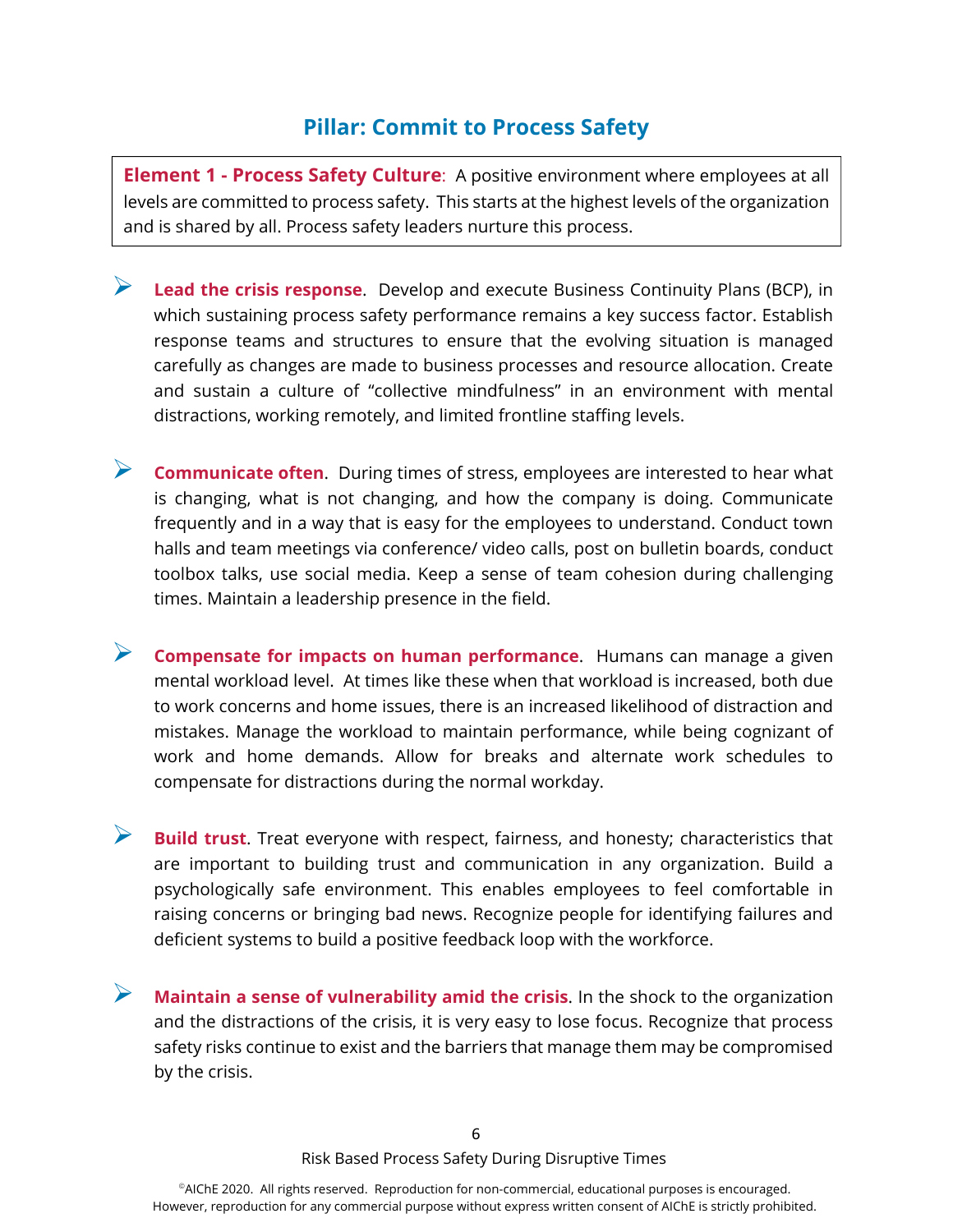**Element 2 - Compliance with Standards**: Applicable regulations, standards, codes, and other requirements issued by national, state/provincial, and local governments, consensus standards organizations, and the corporation. Interpretation and implementation of these requirements. Includes development activities for corporate, consensus, and governmental standards.

- **Manage deferrals**. Gain approval for deferrals, with documented risk analysis, for any regulatory required studies such as PHA, PSM audit, etc.
- **Continue to follow standards**. Sites should be in core operating mode during such challenging times, and so new construction is unlikely, however, it should still follow codes and standards, including internal standards. Standards include many industry learnings from incidents that are always relevant, regardless of the business environment. US OSHA has recently published the "2020 Guidance on Preparing Workplaces for COVID-19" https://www.osha.gov/Publications/OSHA3990.pdf for employers to meet the Act's General Duty Clause in relation to this Pandemic.

**Element 3 - Process Safety Competency**: Skills and resources that the company needs to have in the right places to manage its process hazards. Verification that the company collectively has these skills and resources. Application of this information in succession planning and management of organizational change.

- **Optimize on-line training**. Given the current resource demands, deferring face-toface training may be appropriate. Increase on-line training for those who have the time to do so. Employees can also work toward professional certifications including the CCPSC Process Safety Certification (see this link: https://www.aiche.org/ccps/resources/certified-process-safety-professional). Those with certifications can catch up on CEU/ PDH hours required to maintain them. For a limited time, AIChE has made many courses free. Follow this link: https://www.aiche.org/COVID-19#panels-pane-collapsible-boxes-collapsible-boxes
- **Consider on-the-job learning opportunities**. Formal training provides only a fraction of learning. On-the-job learning is the largest and most impactful learning opportunity. During times like these there are special projects, response teams, and step-up roles which provide great learning and development opportunities.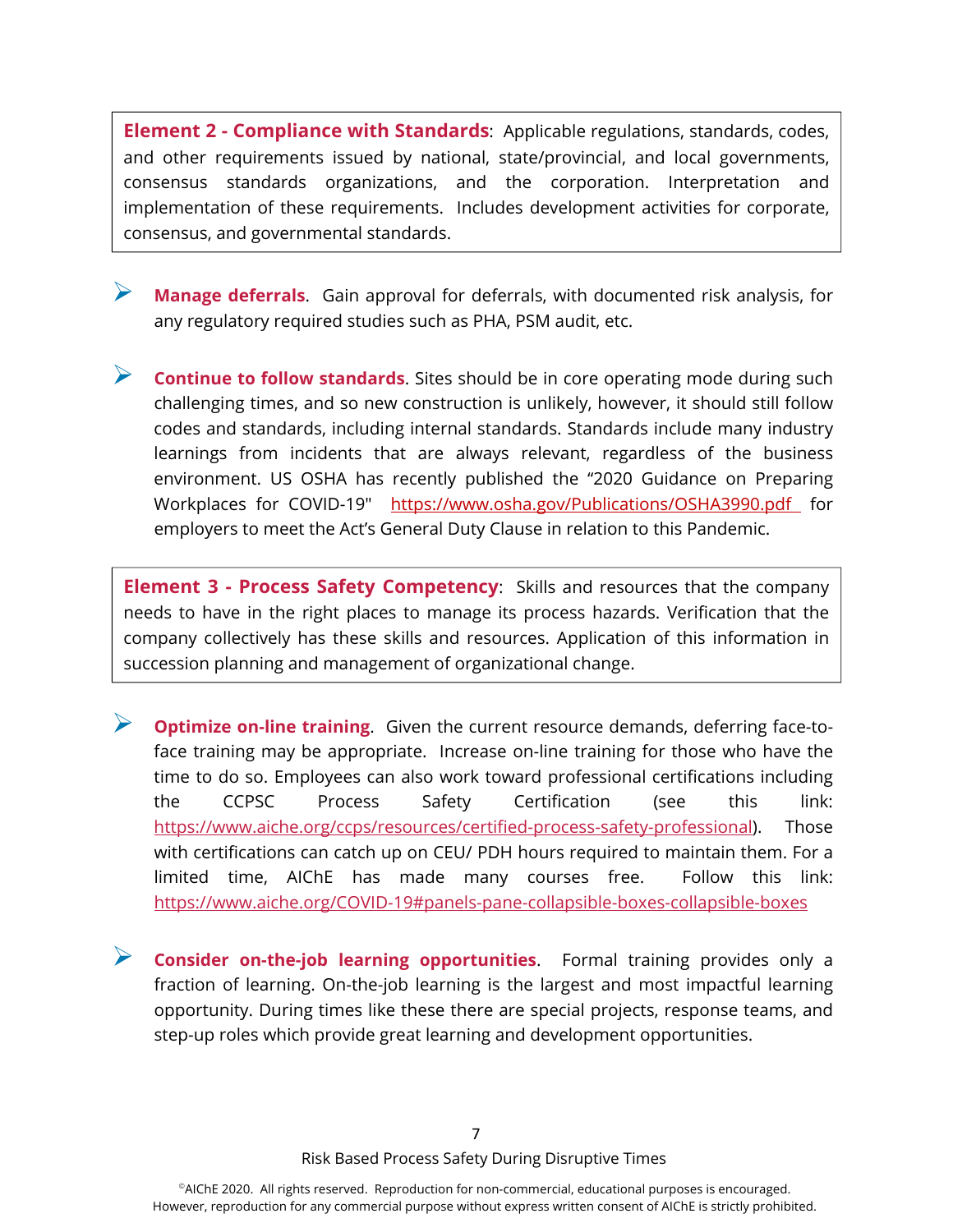**Identify key resources**. Identify backups for key technical resources / critical subject matter experts (SMEs) who may be unavailable. Identifying key remote technical resources reminds staff of the expert technical resources that are still available who have the experience needed to resolve issues quickly and safely.

**Element 4 - Workforce Involvement**: Broad involvement of operating and maintenance personnel in process safety activities, to make sure that lessons learned by the people closest to the process are considered and addressed.

- **Engage creatively**. Involve the workforce in different ways, as many are working remotely. Consider a daily "morning coffee" or "water cooler" group call to maintain comradery and team work. Solicit suggestions from the workforce on how to improve workforce involvement remotely and to aid with current organizational issues.
- **Minimize paper documentation**. Involve workforce remotely through electronic documentation. Manage shift handover electronically to minimize contact. Utilize online logbooks accessible from remote locations.

**Element 5 - Stakeholder Outreach**: Activities with the community to help outside responders and the public to understand the plant's hazards and potential emergency scenarios and how to address these scenarios.

 **Communicate!** Stakeholders include employees, suppliers and customers, regulators, contractors, and the community. Communicate via website updates, emails, telephone calls, and through social media. Communicate with the supply chain regarding what is no longer needed and what will be needed in greater quantities or faster. Make customers aware of any changes in the availability and delivery schedule. Ensure the public that safety and the environment is still the company's primary concern and address any misinformation that may be communicated on social media.

**Recognize support functions**. Provide extra support to internal stakeholders from HSE, HR, and purchasing, whose role may change to adapt to the crisis to support Operations effectively. Evaluate what can be deferred during this core operating mode (e.g. new hire onsite interviews). Shift responsibilities from those who are overloaded to those who now have more time.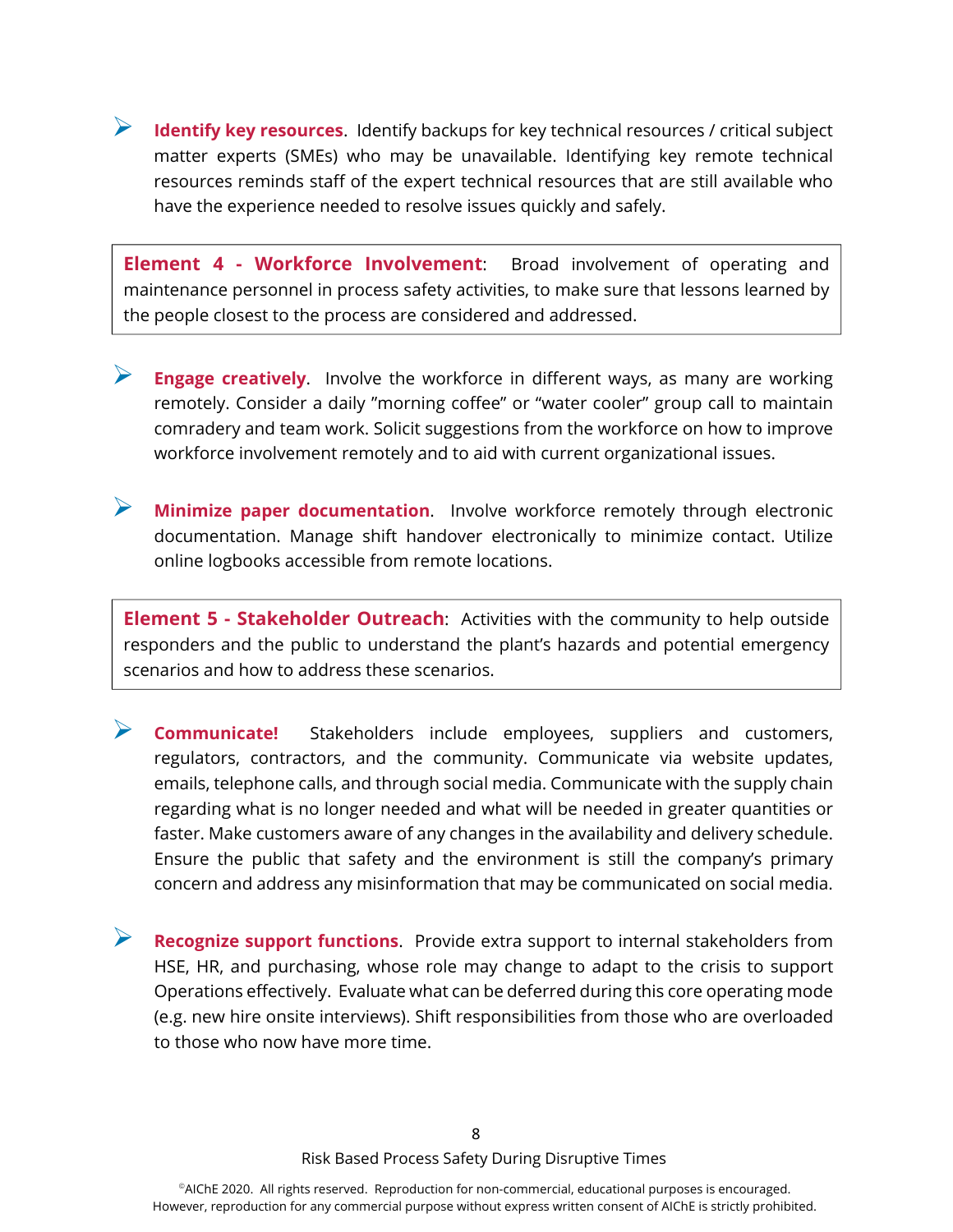#### **Pillar: Understand Hazards and Risk**

**Element 6 - Process Knowledge Management**: The assembly and management of all information needed to perform process safety activities. Verification of the accuracy of this information. Confirmation that this information is correct and up to date. This information must be readily available to those who need it to safely perform their jobs.

**Make information accessible.** Provide remote access to the process knowledge stewards, so they can remain as owners and experts for this knowledge. Address challenges of access to documents that are not online and prioritize the need to convert key documents to an accessible electronic form.

**Element 7 - Hazard Identification and Risk Analysis (HIRA)**:Identification of Process Safety hazards and their potential consequences. Definition of the risk posed by these hazard scenarios. Recommendations to reduce or eliminate hazards, reduce potential consequences, reduce frequency of occurrence. Analysis may be qualitative or quantitative depending on the level of risk.

**Be flexible with HIRA.** Consider three ways to manage HIRA (HAZOP, PHA, LOPA, etc). 1) Revalidation of HIRA uses much less resources than re-doing them.

- 2) Defer the HIRA of the lower-risk units until resources are available again.
- 3) Conduct the HIRA using remote technology. Best practices include using video conference programs for separate sharing of P&ID and for study worksheets. Send the P&IDs electronically to participants prior to the meeting. Have good hardware and resolve communication issues early. If the HIRA cannot be conducted effectively, then it should be deferred, with appropriate approvals.

**Maintain control of risk decisions**. During a crisis, employees will strive to respond quickly to current needs, sometimes with more discretion than during normal operating period. Make sure that decision authority impacting major risks are retained at the appropriate level in the organization. This includes allocation of personnel and financial resources supporting the barriers protecting against major accident risks.

 **Manage risks related to staffing levels**. Evaluate the effect of the reduced staffing or changing staffing configuration on the administrative controls that are credited in the HIRA.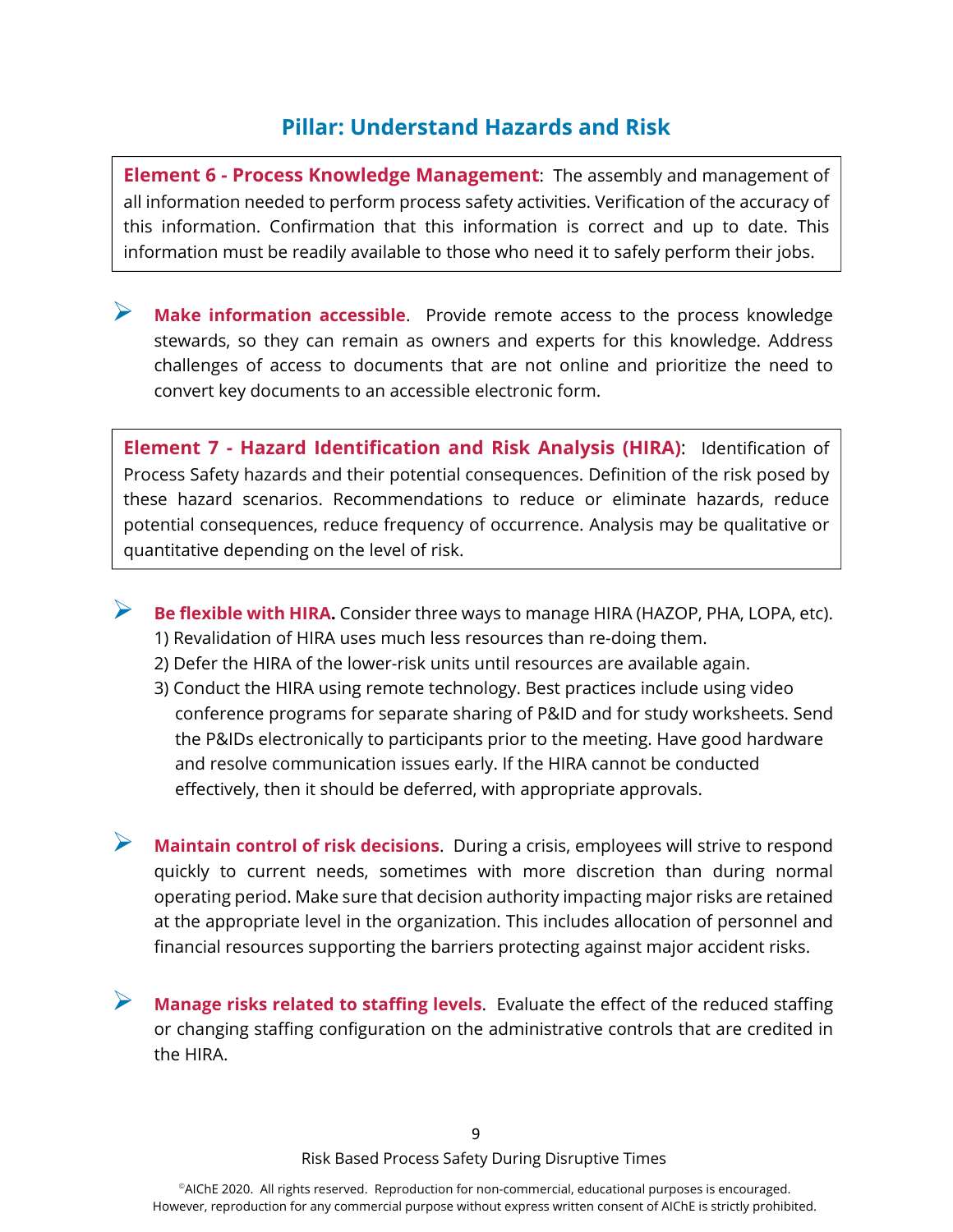**Manage cyber security risks**. With much of the face to face communications being replaced with virtual communications, address cybersecurity with regard to use of VPN and remote access to files. Ensure barriers against cyber security threats are in place and monitored.

Pillar: Manage Risk presented on the next page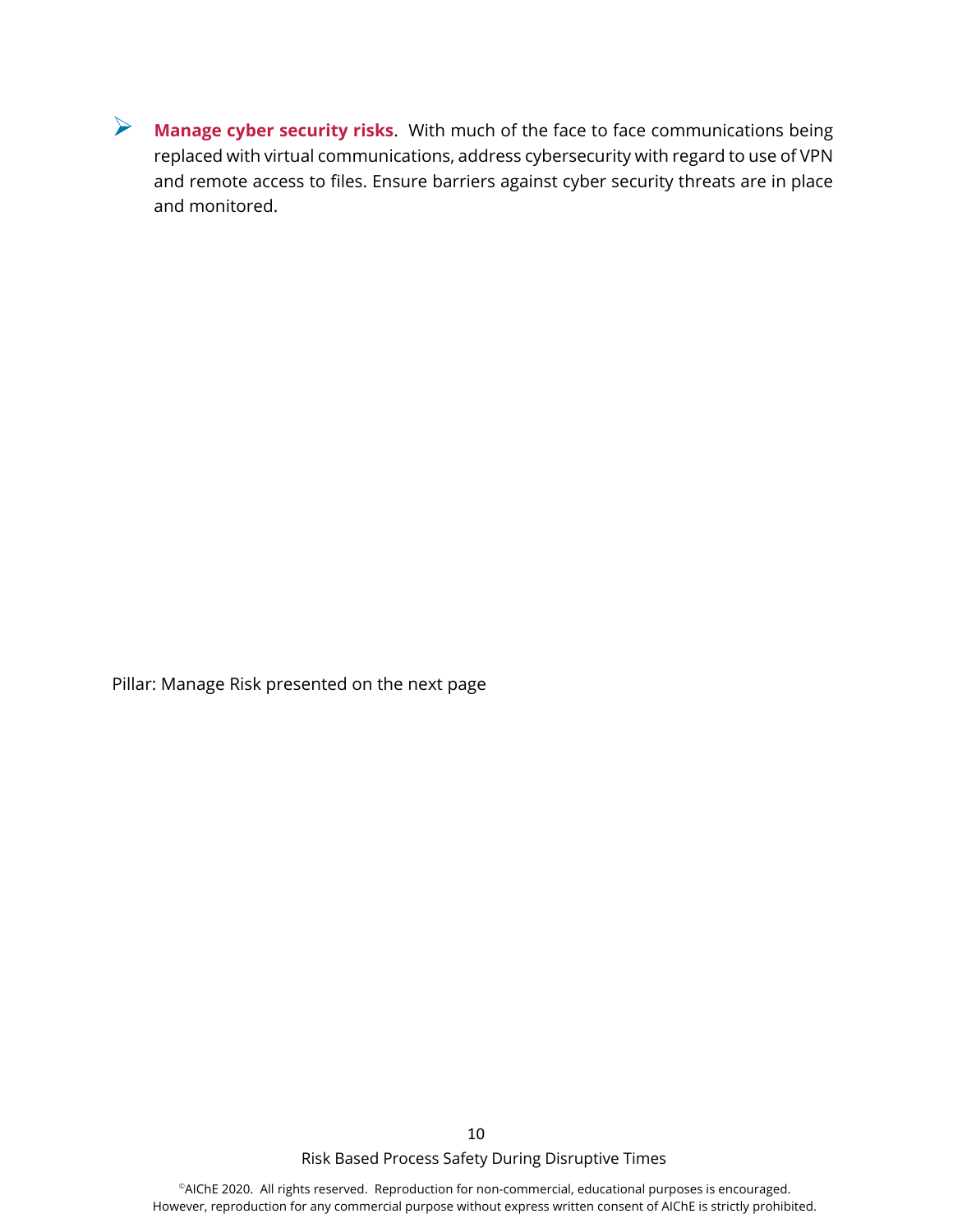#### **Pillar: Manage Risk**

**Element 8 - Operating Procedures**: Written instructions for a manufacturing operation that describes how the operation is to be carried out safely, explaining the consequences of deviation from procedures, describing key safeguards, and addressing special situations and emergencies.

 **Maintain procedures**. Some staff may see a downturn in workload and have time to update or revalidate procedures. Provide remote access to procedures and supporting documents. Include the workforce in the review, utilizing operators who are off shift or working remotely. Designate SMEs on-call who can be contacted for support as procedures are being executed.

**Element 9 - Safe Work Practices**: Procedures to safely maintain and repair equipment such as permits-to-work, line breaking, and hot work permits.

- **Actively manage maintenance work**. Limit maintenance to safety critical equipment maintenance and essential repairs required to ensure reliability and safety. Defer highhazard work to minimize risk of emergency. Maintain vigilance for the site's safe work, hot work, and other permit processes (e.g. equipment / safety systems.) Create a call out procedure for critical maintenance.
- **Address new safety concerns**. The crisis may introduce new concerns and associated safe work practices such as social distancing, proper hygiene, and PPE use, which should be incorporated into existing operating and maintenance procedures. This may require new approaches to doing work such as building a scaffold or repairing a pump where two people work in close proximity.

 **Ensure smart devices are safe for use**. There may be a challenge of limited personnel onsite which might encourage the use of smart devices and cameras to provide "eyes" in the field. Ensure these devices are managed by the hot work policy and/or are intrinsically safe.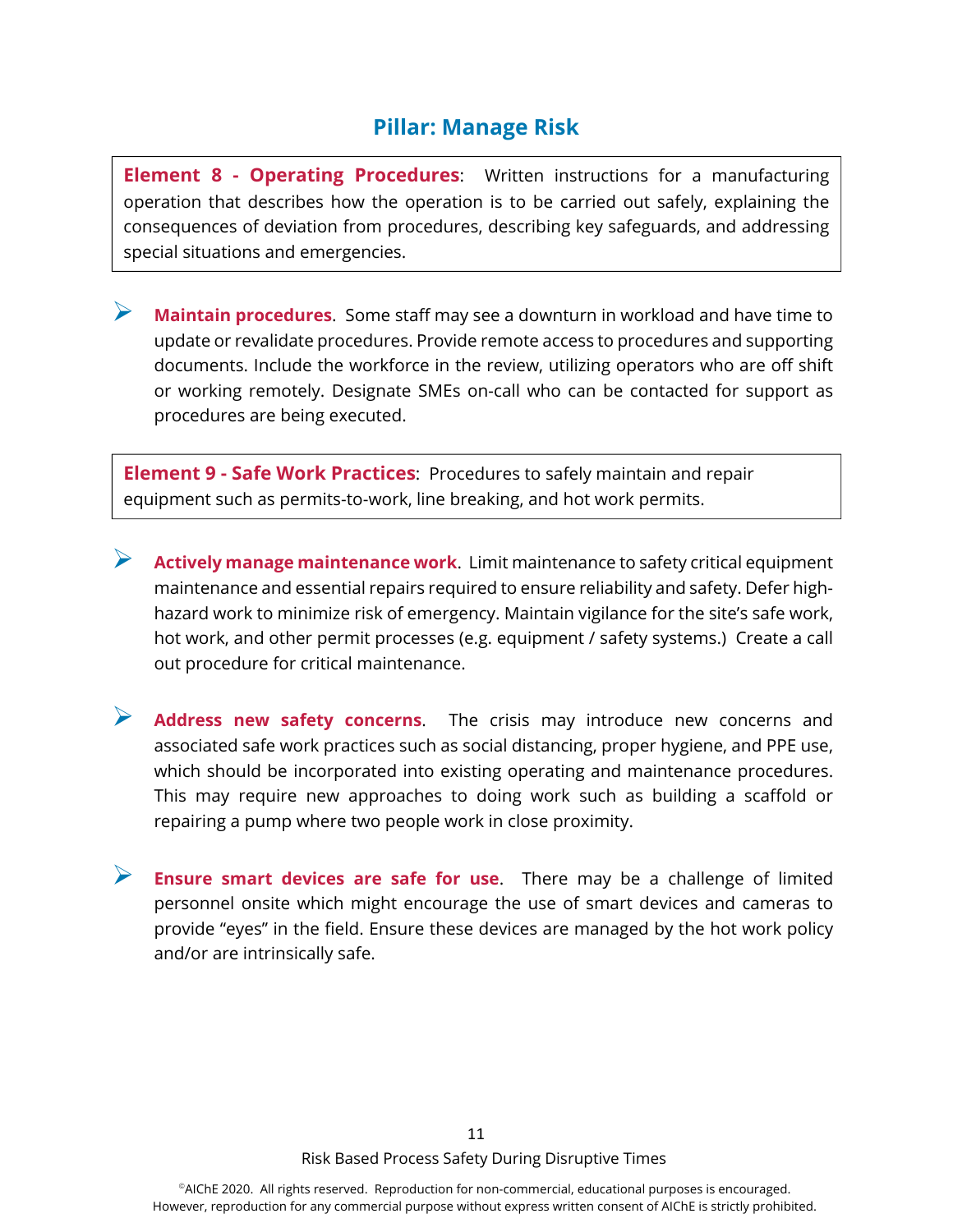**Element 10 - Asset Integrity and Reliability**: Activities to ensure that important equipment remains suitable for its intended purpose throughout its service. Includes proper selection of materials of construction; inspection, testing, and preventative maintenance; and design for maintainability.

- **Use Risk-Based Assessment**. Use risk-based inspection programs to prioritize preventative maintenance activities. Use Management of Change to assess the risk and manage any inspections that are deferred. Follow-up after the crisis to perform any inspections that were deferred.
- **Continue inspection, testing and preventive maintenance**. Reducing ITPM may be appropriate; however, reduction or elimination of maintenance activities will have a long-term impact if not properly managed. Pay critical attention to across the board budget cuts associated with asset integrity activities. Reductions should be focused on specific equipment and the risk assessed, long-term consequences examined, and managed using the MOC process. Deferrals, and their impacts, may continue after the crisis has ended. The graph below shows after each time oil price fell; process safety incidents increased. This is likely a result of a reduction in asset integrity spending during periods of low oil price in order to reduce expenditures. This is a lesson to learn.



Courtesy: *Marsh 100 Largest Losses 1974 – 2015*, Marsh & McLennan, 2016

Risk Based Process Safety During Disruptive Times 12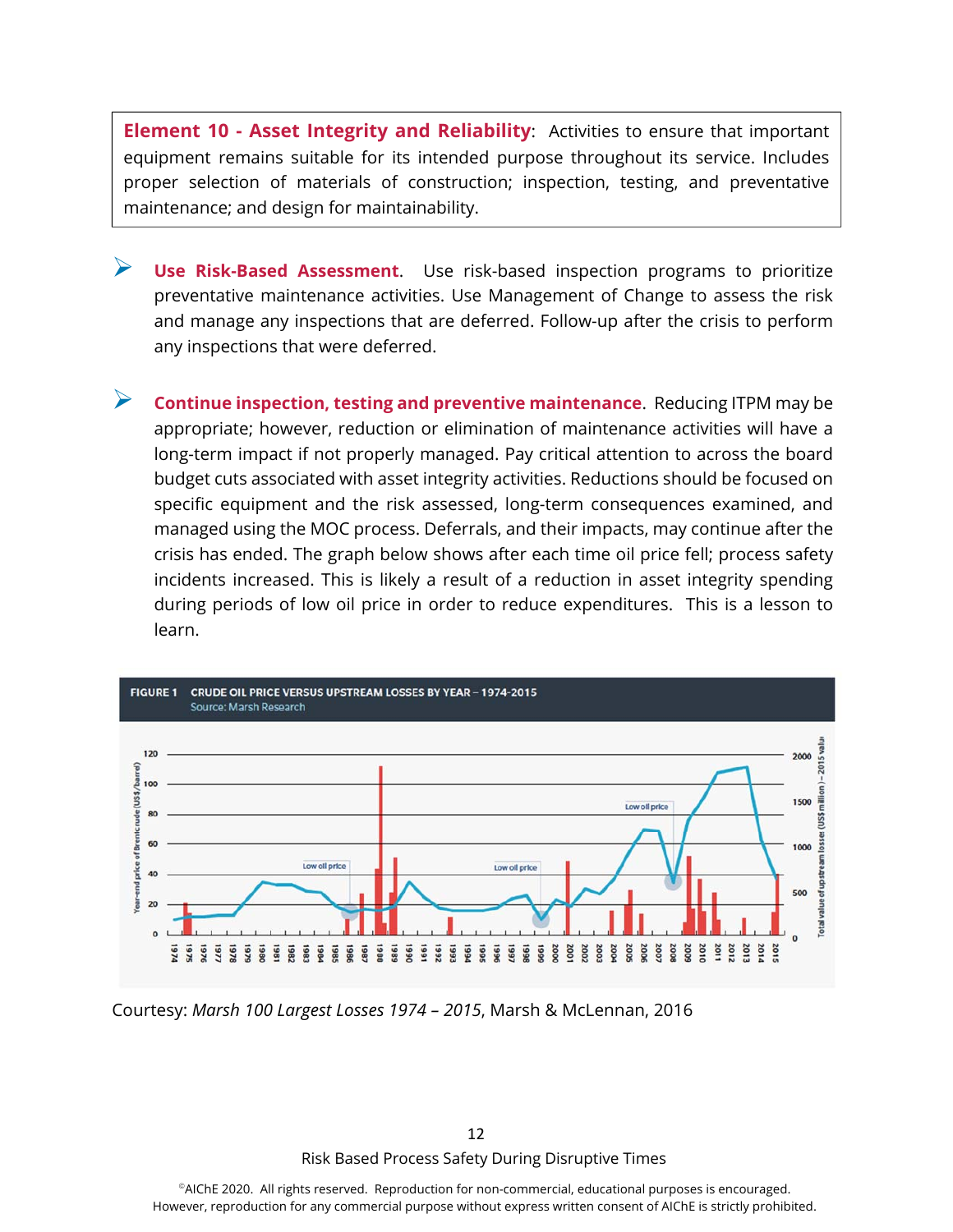**Element 11 - Contractor Management**: Practices to ensure that contract workers can perform their jobs safely, and that contracted services do not add to or increase facility operational risks

 **Collaborate with contractors and integrate response plans**. Maintain clear and frequent communications with both resident and non-resident contractors. Share resources with neighboring sites where appropriate to perform critical work. Maintain the proper level of safety awareness training for contractors, who may be new to the site, despite the operational disruption. Integrate response plans to support an effective response.

**Element 12 - Training and Performance Assurance**: Practical instruction in job and task requirements and methods for operation and maintenance workers, supervisors, engineers, leaders, and process safety professionals. Verification that the trained skills are being practiced proficiently.

**Continue basic safety training**. Provide basic safety, including process safety, and job training for new employees and contractors as they come on site.

**Element 13 - Management of Change**: Process of reviewing and authorizing proposed changes to facility design, operations, organization, or activities prior to implementing them, and that the process safety information is updated accordingly.

- **Continue to manage change**. Most incidents have a management of change factor amongst the causes. Consider whether or not the change is a priority at this time. Be proactive in understanding the short-term and long-term implications of decisions. Minimize team time at risk while ensuring change is properly reviewed.
- **Recognize organizational change is key**. Manage the organizational change carefully and understand risks. Make sure that as people move, leave, step-up, it is clear who is in charge. Watch for the small, but important, tasks that can easily be overlooked. Verify personnel competencies as people move into new assignments/roles. Leaders should plan for the longer term and consider the organizational changes, and their impact, through the recovery stage and into normal operations.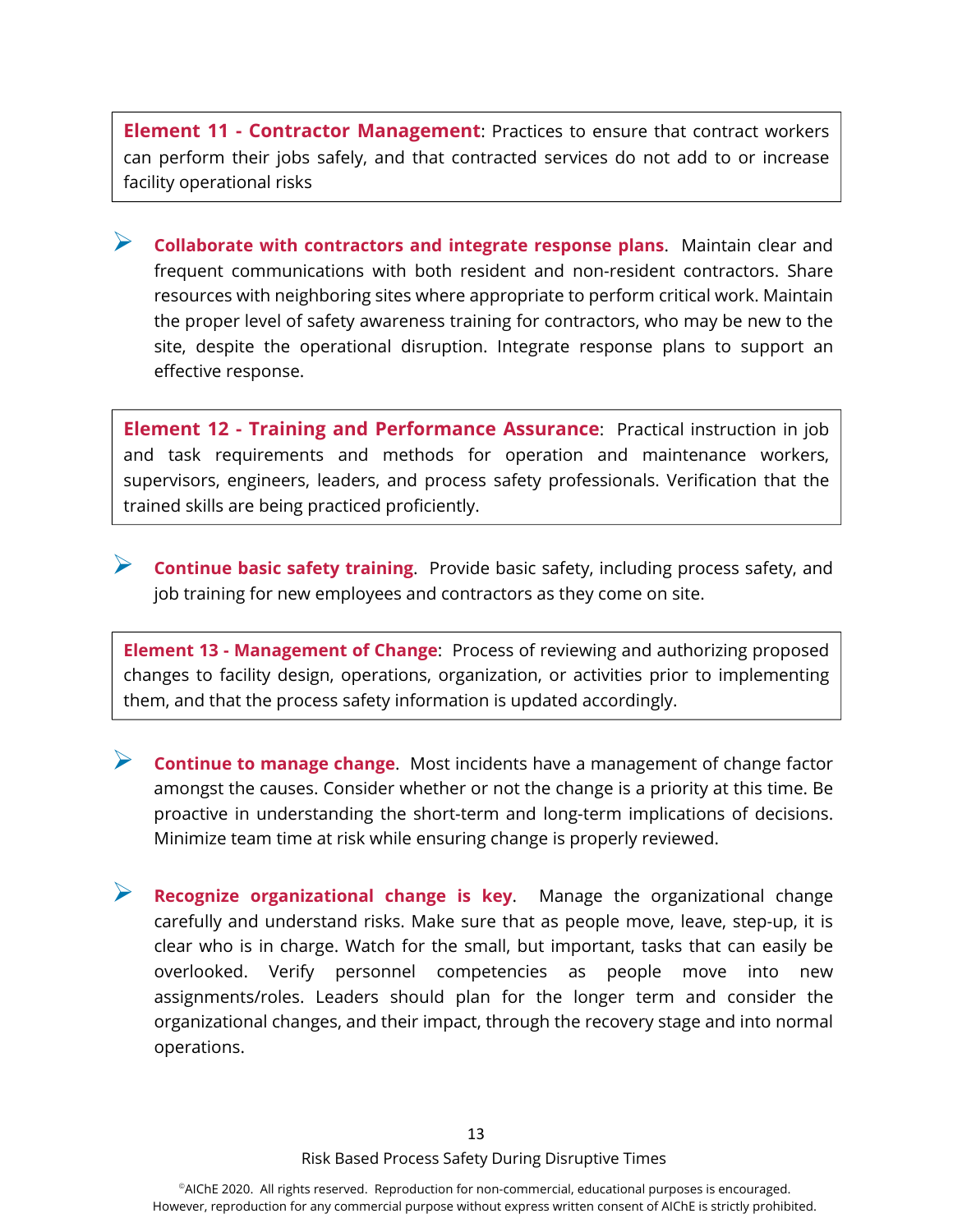**Anticipate organizational change**. Anticipate employees being on sick-leave or unavailable due to 'self-isolation' and identify back-ups for key roles. Consider how people in self-isolation can work remotely on other tasks to take the workload off those that are at the job site.

**Element 14 - Operational Readiness**: Evaluation of the process before start-up or restart to ensure the process can be safely started. Applies to restart of facilities after being shut down or idled as well as after process changes and maintenance. Also applies to start-up of new facilities.

 **Make sure you are ready to operate**. Perform operational readiness checks with the competent personnel prior to startup of units that are shut down. Minimize team time at risk while ensuring PSSRs are fully completed. Ensure completion of actions identified during the readiness review. While the majority of the team may be working remotely, a core team must be onsite to conduct the review.

**Element 15 - Conduct of Operations**: Means by which management and operational tasks required for process safety are carried out in a deliberate, faithful, and structured manner. Managers ensure workers carry out the required tasks and prevent deviations from expected performance.

- **Maintain a sense of vulnerability**. Pay particular attention to non-routine operations as these require more attention – which may be a challenge due to increased workload, fatigue, and distraction due to the crisis. These non-routine operations could include catalyst changeout, changeover to a different product slate, or a turndown in throughput. Focus on changes that can take the process out of its safe operating envelope. Leaders should reinforce maintaining this sense of vulnerability through their communications.
- **Manage fatigue**. Address fatigue due to personal situations, reduced staffing, changing shift cycles, and increased responsibility. Build schedules that include rotation of personnel to avoid burn out and fatigue due to work.
- **Focus on specific operational communications**. Specific activities such as shift change, shift instructions, and shift meetings take on additional importance given the many changes during the crisis. Communicate clearly. Make sure equipment and maintenance status is clear for the next shift.

Risk Based Process Safety During Disruptive Times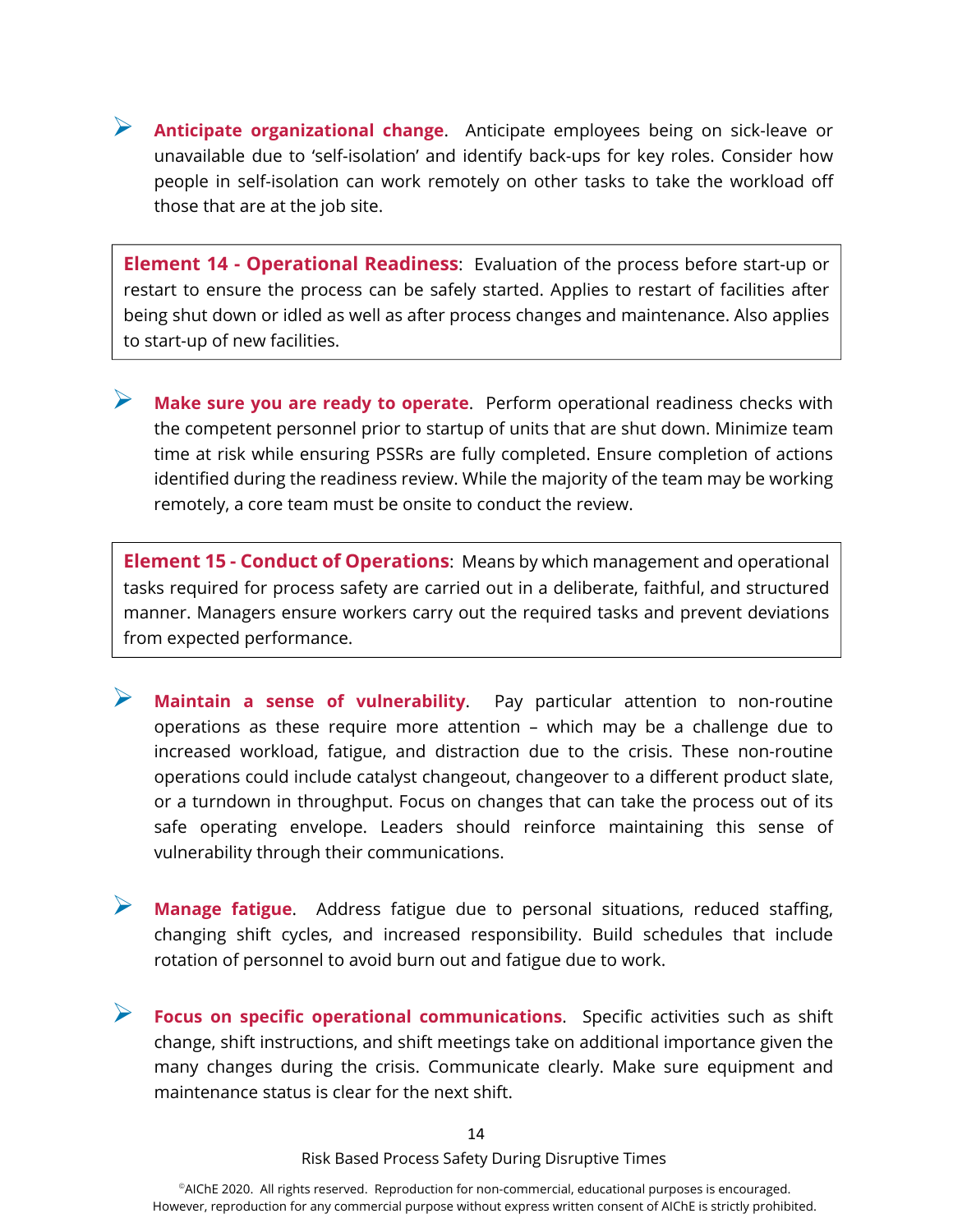**Element 16 - Emergency Management**: Plans for possible emergencies that define actions in an emergency, resources to execute those actions, practice drills, continuous improvement, training or informing employees, contractors, neighbors, and local authorities, and communications with stakeholders in the event an incident does occur.

- **Enact crisis management plans**. Many companies surveyed had a pandemic on their risk matrix and had crisis management plans to address this. Update the plans as new threats and means to address those threats are identified. An emergency response overview is provided in the following graphic.
- **Maintain emergency response capability**. Ensure that the minimum number of response personnel are available for emergency response. Coordinate with mutual aid groups to supplement response staffing and coordinate response capabilities. Coordinate emergency equipment procurement and distribution at a corporate level. Consider the challenges of team assignments keeping in mind the need to self-isolate due to exposure or illness.

Graphic on following page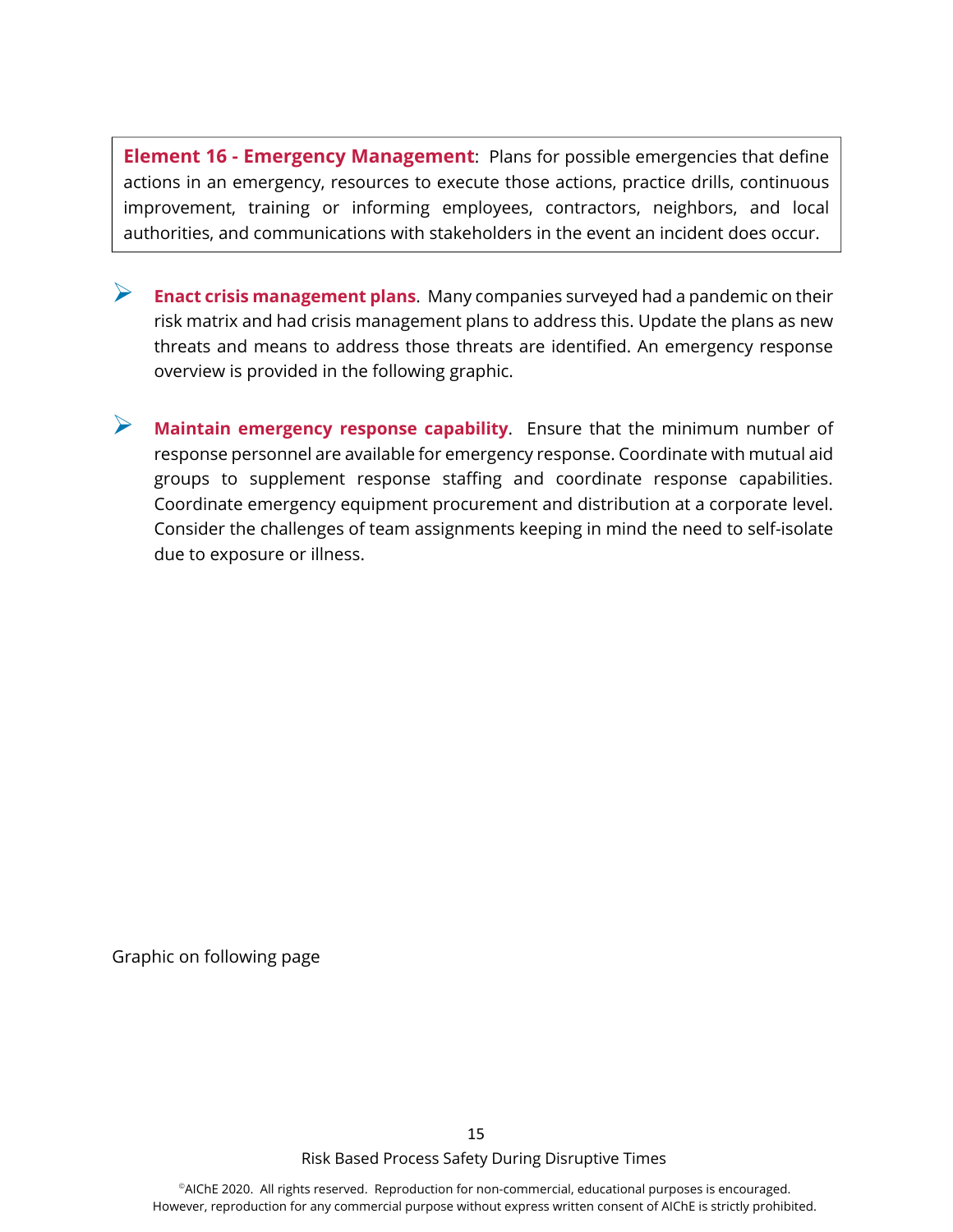

Risk Based Process Safety During Disruptive Times 16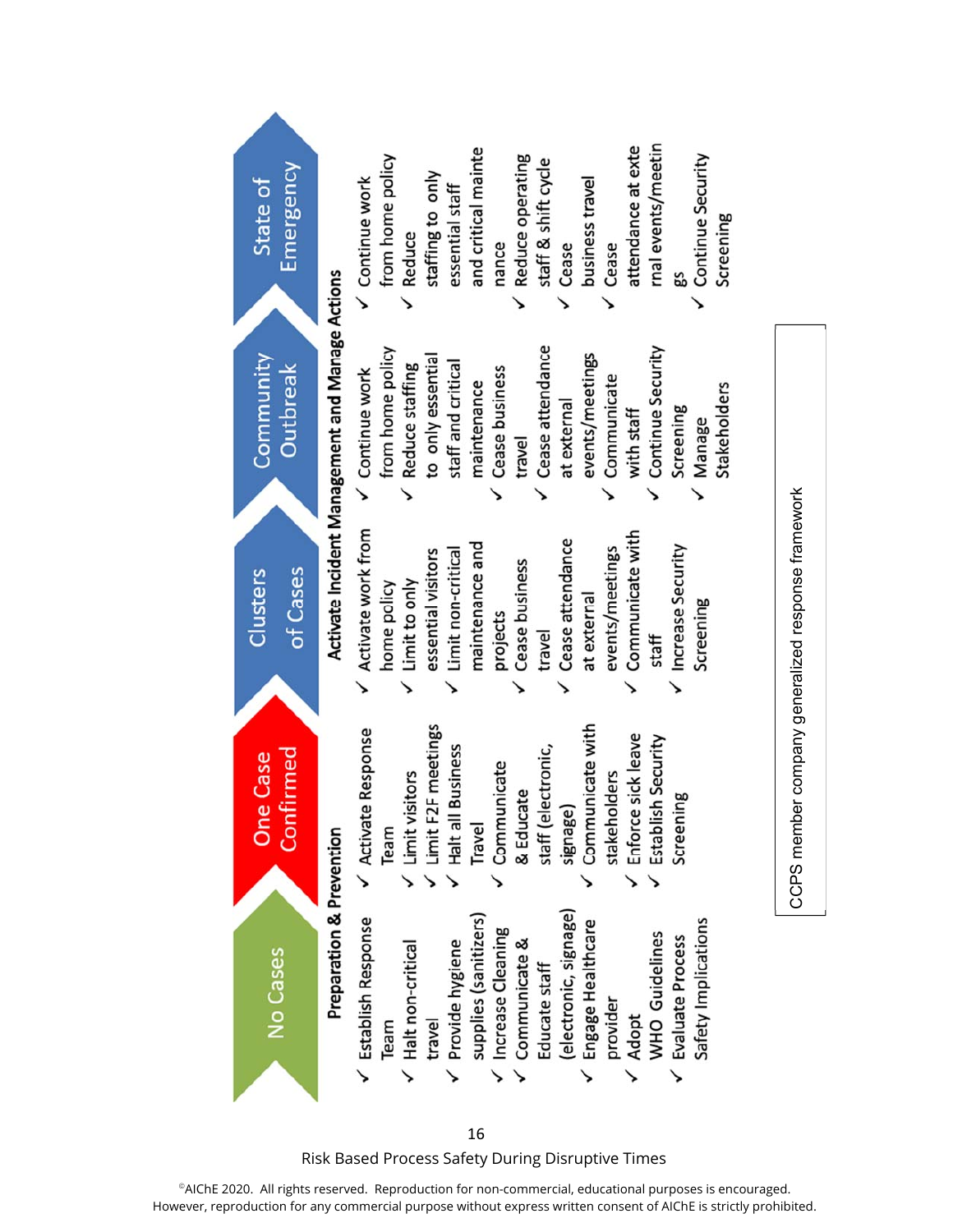#### **Pillar: Learn from Experience**

**Element 17 - Incident Investigation**: Process of reporting, tracking, and investigating incidents and near-misses to identify root causes, taking corrective actions, evaluating incident trends, and communicating lessons learned.

- **Continue learning from similar incidents**. Other organizational failures or disasters provide important lessons. Flixborough, LaPorte, and Longford all had elements where Operations did not utilize expertise and technical resources. In a pandemic or crisis where support staff is working remotely, it is critical to maintain communication to manage normal and abnormal situations.
- **Conduct learning reviews**. Share incident reports or external industry alerts (e.g., Process Safety Beacon) virtually across the site(s) and proactively identify potentially similar deficiencies, to spot issues in advance. Consider how could this event happen and what corrective actions are needed before the incident occurs.

**Element 18 - Measurement and Metrics**: Leading and lagging indicators of process safety performance, including incident and near-miss rates as well as metrics that show how well key process safety elements are being performed. This information is used to drive improvement in Process Safety.

 **Consider metrics specific to the crisis**. It is important to maintain/update metrics during the crisis. Much of the data collected for metrics is usually available through online systems. It may be appropriate to create new metrics for use during the crisis such as performance of IT systems supporting remote working, or participation in group telecoms to boost comradery.

**Element 19 - Auditing**: Periodic critical review of process safety management system performance by auditors not assigned to the site to identify gaps in performance and identify improvement opportunities, and track closure of these gaps to completion.

**Review Audit schedule.** During the crisis may not be an appropriate time to bring additional people on site and potentially distract busy staff. Manage deferrals of internal and regulatory audits. Although audits may be deferred, continue to self-verify that work is done correctly and safely.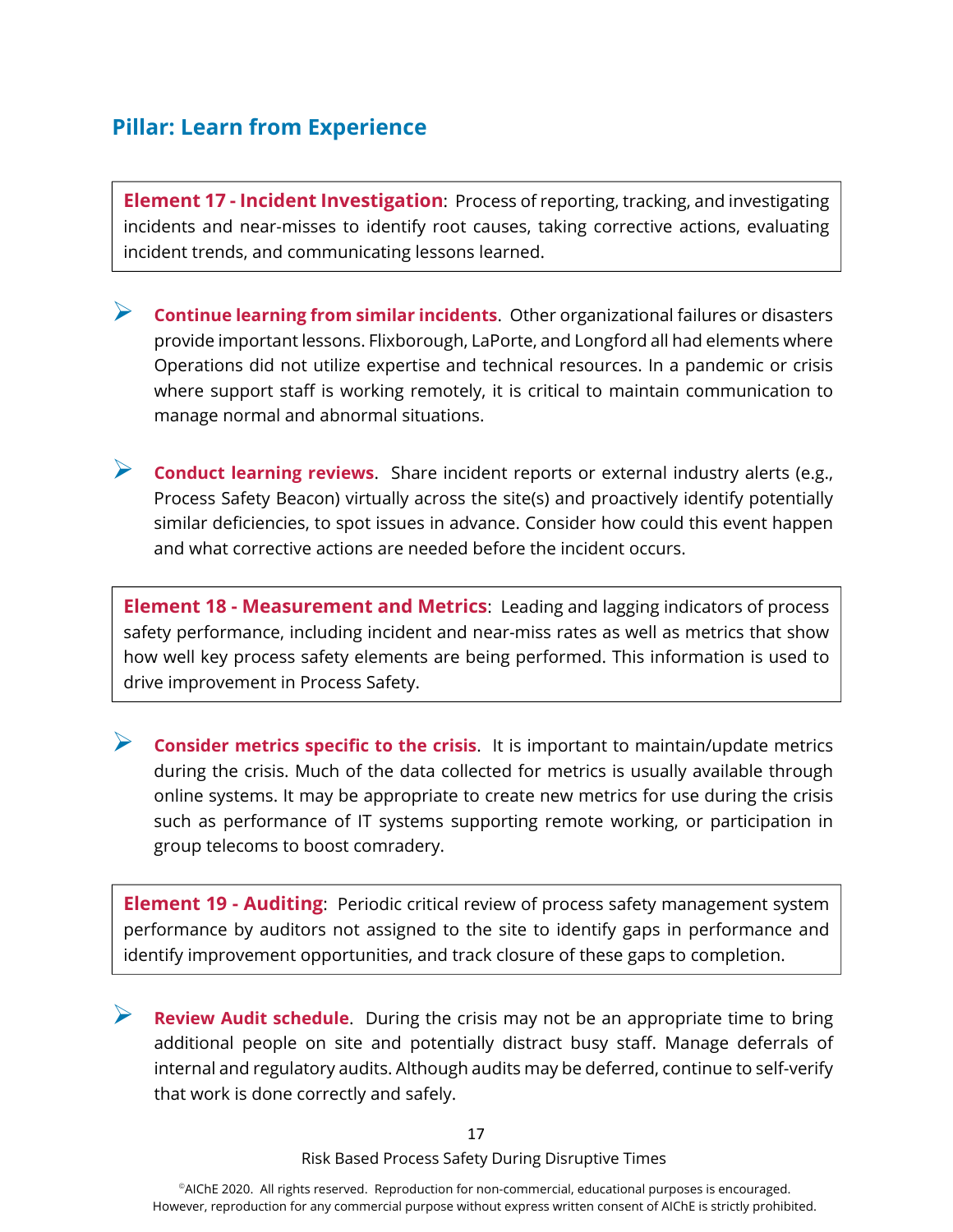**Consider remote audit opportunities**. Consider the opportunity to conduct some portion of audits during this time, such as review of incidents, procedures, process knowledge documents, and other online information. Continue the onsite portion of the audit after the crisis, when personnel availability is improved.

**Element 20 - Management Review and Continuous Improvement**: The practice of managers at all levels of setting process safety expectations and goals with their staff and reviewing performance and progress towards those goals. May take place in a staff or "leadership team" meeting or one-on-one. May be facilitated by process safety lead but is owned by the line manager.

 **Engage Management**. Leadership must maintain a process safety focus. Meet regularly with management and leadership to ensure the communication of new expectations and safe conduct of operations during this time. Team cohesivity is important during times of isolation and uncertainty.